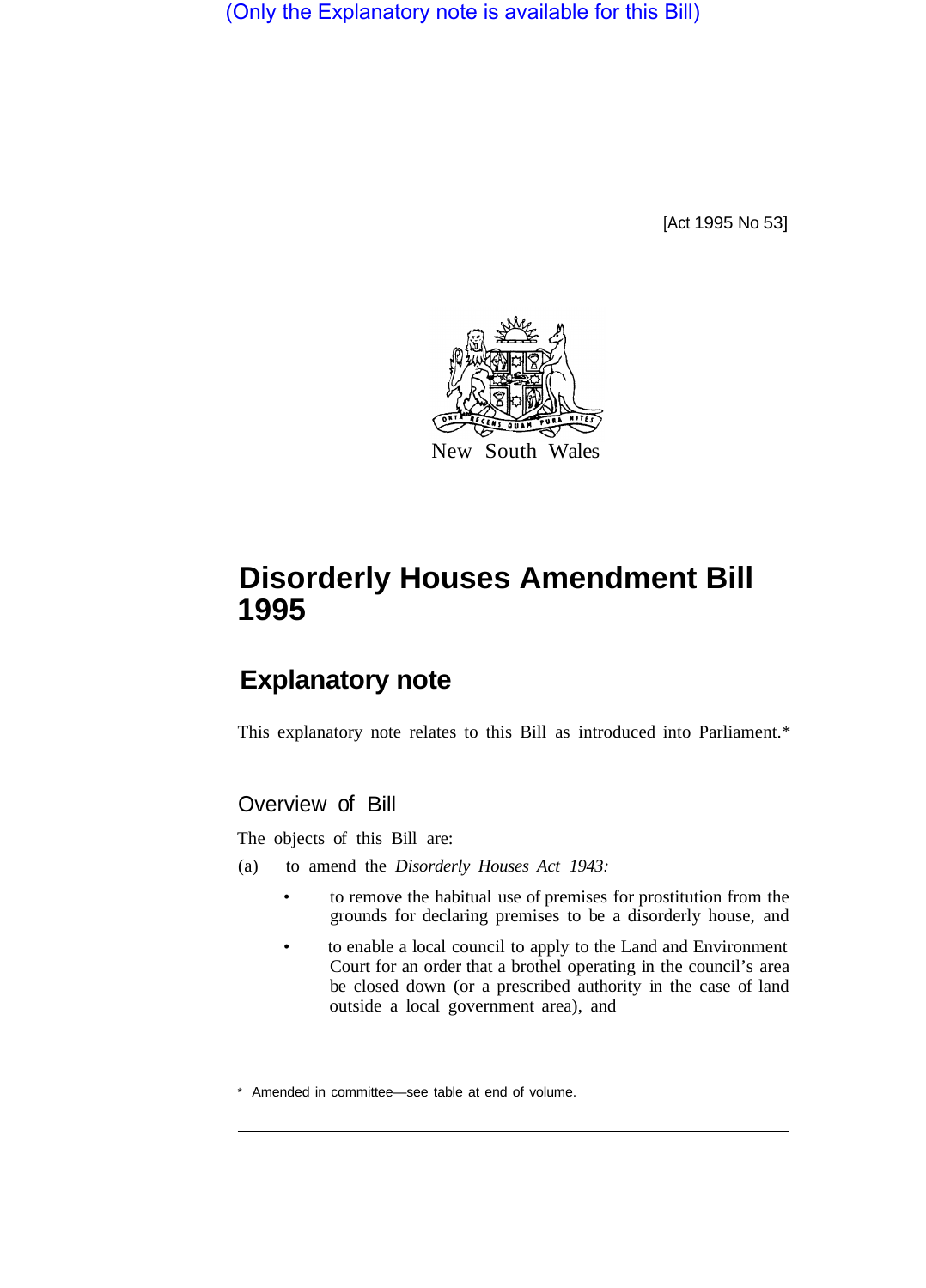Disorderly Houses Amendment Bill 1995 [Act 1995 No 53]

Explanatory note

(b) to amend the *Summary Offences Act 1988:* 

- to provide that it is not an offence for a person who owns, manages or is employed in a brothel to live on the earnings of prostitution of another person, and
- to create an offence of inducing a person, by coercive conduct or undue influence, to commit an act of prostitution or to surrender the proceeds of an act of prostitution, and
- (c) to amend the *Crimes Act 1900* to abolish the common law offence of keeping a common bawdy house or brothel, and
- (d) to amend the *Land and Environment Court Act 1979* consequentially.

#### Outline of provisions

**Clause 1** sets out the name (also called the short title) of the proposed Act.

**Clause 2** provides that the proposed Act will commence on a day or days to be appointed by proclamation.

**Clause 3** is a formal provision that gives effect to the Schedule of amendments to the *Disorderly Houses Act 1943.* 

**Clause 4** is a formal provision that gives effect to the Schedule of related amendments to certain other Acts.

#### **Schedule 1 Amendment of Disorderly Houses Act 1943**

**Schedule 1 [4]** removes from the list of grounds for declaring premises a disorderly house the ground that the premises are habitually used for the purpose of prostitution.

**Schedule 1 [7]** inserts new provisions into the Act relating to brothels (defined by Schedule 1 [2] as meaning premises habitually used for the purposes of prostitution, or that have been used for that purpose and are likely to be used again for that purpose, whether by one or more prostitutes).

Proposed section 16 prevents premises being declared a disorderly house solely because the premises are a brothel or because a person involved in the control or management of the premises has previously been involved in the control or management of a brothel declared to be a disorderly house.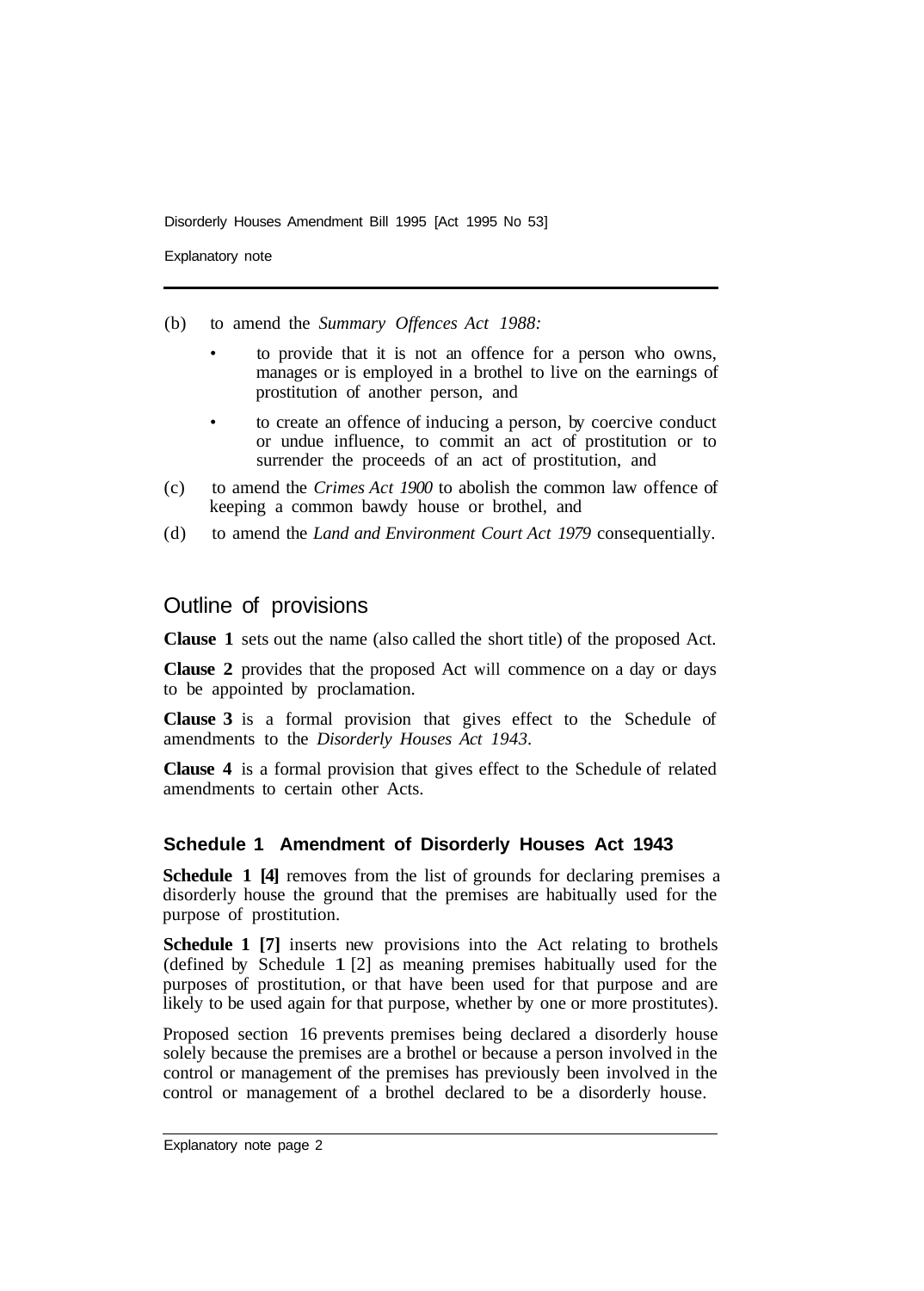Disorderly Houses Amendment Bill 1995 [Act 1995 No 53]

Explanatory note

Proposed section 17 enables the Land and Environment Court to make an order against an owner or occupier of premises used as a brothel that the owner or occupier not use or allow the premises to be used as a brothel if the council for the local government area in which the brothel is situated applies for the making of the order. The council must not make the application unless it has received complaints from residents of the area living or using facilities in the vicinity of the brothel or occupiers of premises situated in the area in the vicinity and it must base the application on one or more of the specified considerations that the Land and Environment Court must take into account when determining the application. Those considerations include whether the operation of the brothel causes disturbance of the neighbourhood because of hours of operation, creation of noise or the amount of traffic, whether the brothel is operating near or within view from a church, hospital, school or place regularly frequented by children for recreational or cultural activities and whether the operation of the brothel interferes with the amenity of the neighbourhood. The proposed clause extends to areas that are not local government areas and enables a prescribed authority to make an application in such a case.

Proposed section 18 enables the Land and Environment Court to make appropriate rules of court in relation to the operation of the new provisions.

Proposed section 19 enables regulations to be made for the purposes of the Act.

**Schedule 1 [5]** enables the Supreme Court to receive an application to rescind a declaration of premises as a disorderly house if the premises could not have been declared a disorderly house after the new amendments.

**Schedule 1 [1]-[3] and [6]** contain consequential amendments.

#### **Schedule 2 Related amendment of other Acts**

#### **Crimes Act 1900**

**Schedule 2.1** abolishes the common law offence of keeping a common bawdy house or brothel.

#### **Land and Environment Court Act 1979**

**Schedule 2.2** includes applications under proposed section 17 of the *Disorderly Houses Act 1943* in Class 4 of the jurisdiction of the Land and Environment Court (environmental planning protection and development contract civil enforcement).